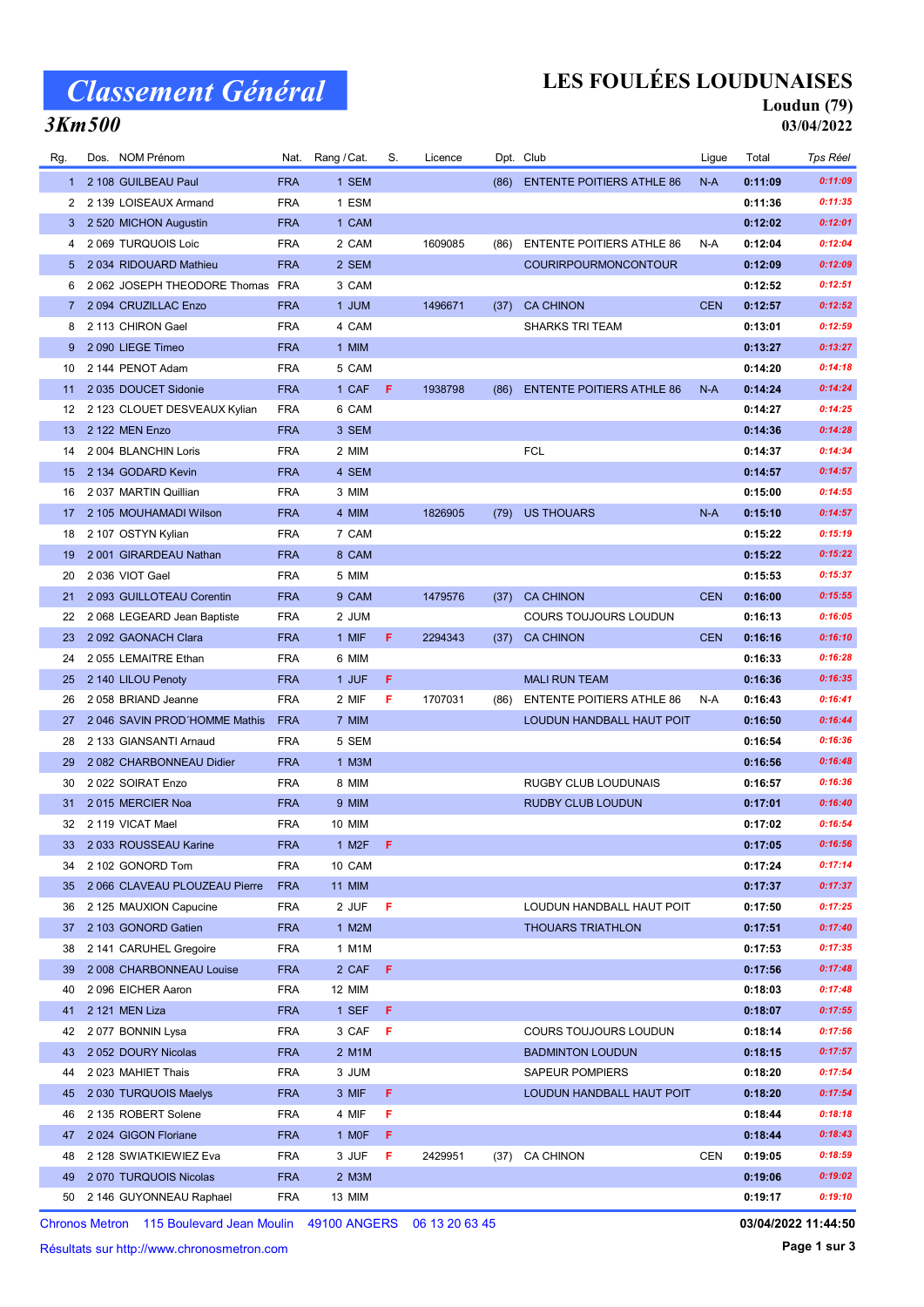# Classement Général

### LES FOULÉES LOUDUNAISES

#### Loudun (79) 03/04/2022

### 3Km500

| Rg. | Dos. NOM Prénom            |            | Nat. Rang / Cat.   | S.  | Licence | Dpt. Club                         | Ligue | Total   | <b>Tps Réel</b> |
|-----|----------------------------|------------|--------------------|-----|---------|-----------------------------------|-------|---------|-----------------|
| 51  | 2017 DARDENTE Elise        | <b>FRA</b> | 5 MIF              | F.  |         |                                   |       | 0:19:19 | 0:19:01         |
| 52  | 2 142 DESEVRE Laure        | <b>FRA</b> | 6 MIF              | F   |         |                                   |       | 0:19:19 | 0:19:14         |
| 53  | 2 098 BRAUD Prunelle       | <b>FRA</b> | 7 MIF              | F.  |         | <b>ASCORI RICHELIEU</b>           |       | 0:19:20 | 0:19:02         |
| 54  | 2 099 MEILLEAU Jordy       | <b>FRA</b> | 6 SEM              |     |         | <b>ASCORI RICHELIEU</b>           |       | 0:19:20 | 0:19:03         |
| 55  | 2048 CARVALLO Henri        | <b>FRA</b> | 1 M4M              |     |         |                                   |       | 0:19:23 | 0:19:00         |
| 56  | 2031 TURQUOIS Vanessa      | <b>FRA</b> | 2 MOF              | F   |         | LOUDUN HANDBALL HAUT POIT         |       | 0:19:33 | 0:19:07         |
| 57  | 2025 PETIT Nancy           | <b>FRA</b> | 1 M1F              | F.  |         | LOUDUN HANDBALL HAUT POIT         |       | 0:19:35 | 0:19:10         |
| 58  | 2 005 BELLAUD Morgane      | <b>FRA</b> | 2 SEF              | F   |         | LOUDUN HANDBALL HAUT POIT         |       | 0:19:35 | 0:19:10         |
| 59  | 2016 PAINE Andrew          | <b>FRA</b> | 2 M4M              |     |         |                                   |       | 0:19:55 | 0:19:37         |
| 60  | 2010 BRUNET Marjolaine     | <b>FRA</b> | 1 ESF              | F   |         |                                   |       | 0:20:00 | 0:20:00         |
| 61  | 2 056 BOYER Oanell         | <b>FRA</b> | 8 MIF              | F.  |         |                                   |       | 0:20:01 | 0:19:49         |
| 62  | 2 106 BOURREAU Linda       | <b>FRA</b> | 2 M2F              | F   |         | COURS TOUJOURS LOUDUN             |       | 0:20:01 | 0:19:49         |
| 63  | 2049 VION Audrey           | <b>FRA</b> | 3 SEF              | F.  |         |                                   |       | 0:20:08 | 0:19:54         |
| 64  | 2 050 LABRECHE Fabienne    | <b>FRA</b> | 1 M4F              | F   |         | AS GYM 48                         |       | 0:20:38 | 0:20:24         |
| 65  | 2 148 DUMAS DELAGE Alain   | <b>FRA</b> | 3 M4M              |     |         |                                   |       | 0:20:47 | 0:20:28         |
| 66  | 2 002 GIRARDEAU Manon      | <b>FRA</b> | 4 JUF              | F   |         |                                   |       | 0:21:01 | 0:20:58         |
| 67  | 2 110 CAPELLE Emma         | <b>FRA</b> | 9 MIF              | F.  |         | LOUDUN HANDBALL HAUT POIT         |       | 0:21:01 | 0:20:51         |
| 68  | 2063 PEREZ Coralie         | <b>FRA</b> | <b>10 MIF</b>      | F   |         |                                   |       | 0:21:02 | 0:20:51         |
| 69  | 2087 LASSALLE Julien       | <b>FRA</b> | 4 JUM              |     |         |                                   |       | 0:21:10 | 0:20:28         |
| 70  | 2091 MOTHAIS Vanessa       | <b>FRA</b> | 4 SEF              | F   |         |                                   |       | 0:21:15 | 0:21:15         |
| 71  | 2 109 CAPELLE Pol          | <b>FRA</b> | 11 CAM             |     |         | LOUDUN HANDBALL HAUT POIT         |       | 0:21:19 | 0:21:17         |
| 72  | 2 104 GIRAULT Elodie       | <b>FRA</b> | 2 M1F              | F   |         | <b>LOUDUN INTERIM</b>             |       | 0:21:22 | 0:21:04         |
| 73  | 2078 LECLERC Flavie        | <b>FRA</b> | 3 MOF              | F.  |         |                                   |       | 0:21:26 | 0:21:12         |
| 74  | 2039 MALKIC Jeremy         | <b>FRA</b> | 1 MOM              |     |         |                                   |       | 0:21:34 | 0:21:16         |
| 75  | 2012 THIBAULT Sarah        | <b>FRA</b> | 4 MOF              | F.  |         | <b>KOBRAZ</b>                     |       | 0:21:37 | 0:21:15         |
| 76  | 2028 GROS Carine           | <b>FRA</b> | 3 M2F              | F   | 911209  | (79) US THOUARS                   | N-A   | 0:21:38 | 0:21:16         |
| 77  | 2 145 2145 Inconnu         | <b>FRA</b> | $7 -$              | X   |         |                                   |       | 0:21:41 | 10:52:21        |
| 78  | 2051 MARTEAU Ludovica      | <b>FRA</b> | 3 M1F              | F   |         | L                                 |       | 0:21:53 | 0:21:35         |
| 79  | 2043 OLIVIERO Katia        | <b>FRA</b> | 5 MOF              | F.  |         |                                   |       | 0:21:56 | 0:21:47         |
| 80  | 2080 MESSIER Jade          | <b>FRA</b> | <b>11 MIF</b>      | F   |         | <b>KOBRAZ</b>                     |       | 0:22:01 | 0:21:39         |
| 81  | 2073 DAVID Lydie           | <b>FRA</b> | 4 M1F              | F.  |         |                                   |       | 0:22:04 | 0:21:53         |
| 82  | 2071 ORILLUS Laetitia      | <b>FRA</b> | 5 M1F              | F   |         | <b>KOBRAZ</b>                     |       | 0:22:07 | 0:21:45         |
| 83  | 2081 MESSIER Linda         | <b>FRA</b> | 4 M2F              | F   |         | <b>KOBRAZ</b>                     |       | 0:22:08 | 0:21:47         |
| 84  | 2095 RICHARDEAU Diana      | <b>FRA</b> | 12 MIF             | F   |         |                                   |       | 0:22:24 | 0:22:09         |
| 85  | 2 126 RAYMOND Caroline     | <b>FRA</b> | 2 ESF              | F.  |         |                                   |       | 0:22:26 | 0:22:17         |
| 86  | 2 057 BOYER Laly           | <b>FRA</b> | 4 CAF              | F.  |         |                                   |       | 0:22:33 | 0:22:17         |
| 87  | 2 136 GOUIN Coralie        | <b>FRA</b> | 6 M1F              | F.  |         | LOUDUN HANDBALL HAUT POIT         |       | 0:22:40 | 0:22:26         |
| 88  | 2 147 MARCHET Romane       | <b>FRA</b> | 5 CAF              | F   |         |                                   |       | 0:22:43 | 0:22:22         |
| 89  | 2054 LANGLOIS Celine       | <b>FRA</b> | 6 MOF              | F.  |         |                                   |       | 0:23:03 | 0:22:46         |
| 90  | 2 072 GUILBAUD Anais       | <b>FRA</b> | 3 ESF              | F.  | 1400145 | <b>CLUB ATHLETIQUE PARTHENAIS</b> |       | 0:23:48 | 0:23:33         |
| 91  | 2 006 DOUX Lisa            | <b>FRA</b> | 7 MOF              | F.  |         |                                   |       | 0:24:11 | 0:23:52         |
| 92  | 2067 THOMAS Anika          | <b>FRA</b> | 1 M6F              | F.  |         |                                   |       | 0:24:22 | 0:23:58         |
| 93  | 2065 ROYER Audrey          | <b>FRA</b> | 5 M2F              | F.  |         |                                   |       | 0:24:30 | 0:24:15         |
| 94  | 2 027 DOCHEZ Thierry       | <b>FRA</b> | 2 M2M              |     | 2385862 | (79) US THOUARS                   | N-A   | 0:24:31 | 0:24:09         |
| 95  | 2 097 CHAMAILLE Maeli      | <b>FRA</b> | 5 JUF              | F.  |         |                                   |       | 0:24:34 | 0:24:20         |
| 96  | 2 120 DAVID Simon          | <b>FRA</b> | 2 ESM              |     |         | <b>IME DEVENIERS</b>              |       | 0:24:46 | 0:24:36         |
| 97  | 2 101 ROUX Gilles          | <b>FRA</b> | 4 M4M              |     |         |                                   |       | 0:24:47 | 0:24:27         |
| 98  | 2 149 RONDEAU Erika        | <b>FRA</b> | 1 M <sub>5</sub> F | F   |         |                                   |       | 0:25:09 | 0:24:46         |
| 99  | 2 519 RHALLAB Sami         | <b>FRA</b> | <b>14 MIM</b>      |     |         |                                   |       | 0:25:57 | 0:25:30         |
|     | 100 2 032 ROUSSEAU Lucette | <b>FRA</b> | 1 M7F              | - F |         |                                   |       | 0:26:25 | 0:26:02         |
|     |                            |            |                    |     |         |                                   |       |         |                 |

Chronos Metron 115 Boulevard Jean Moulin 49100 ANGERS 06 13 20 63 45

Résultats sur http://www.chronosmetron.com